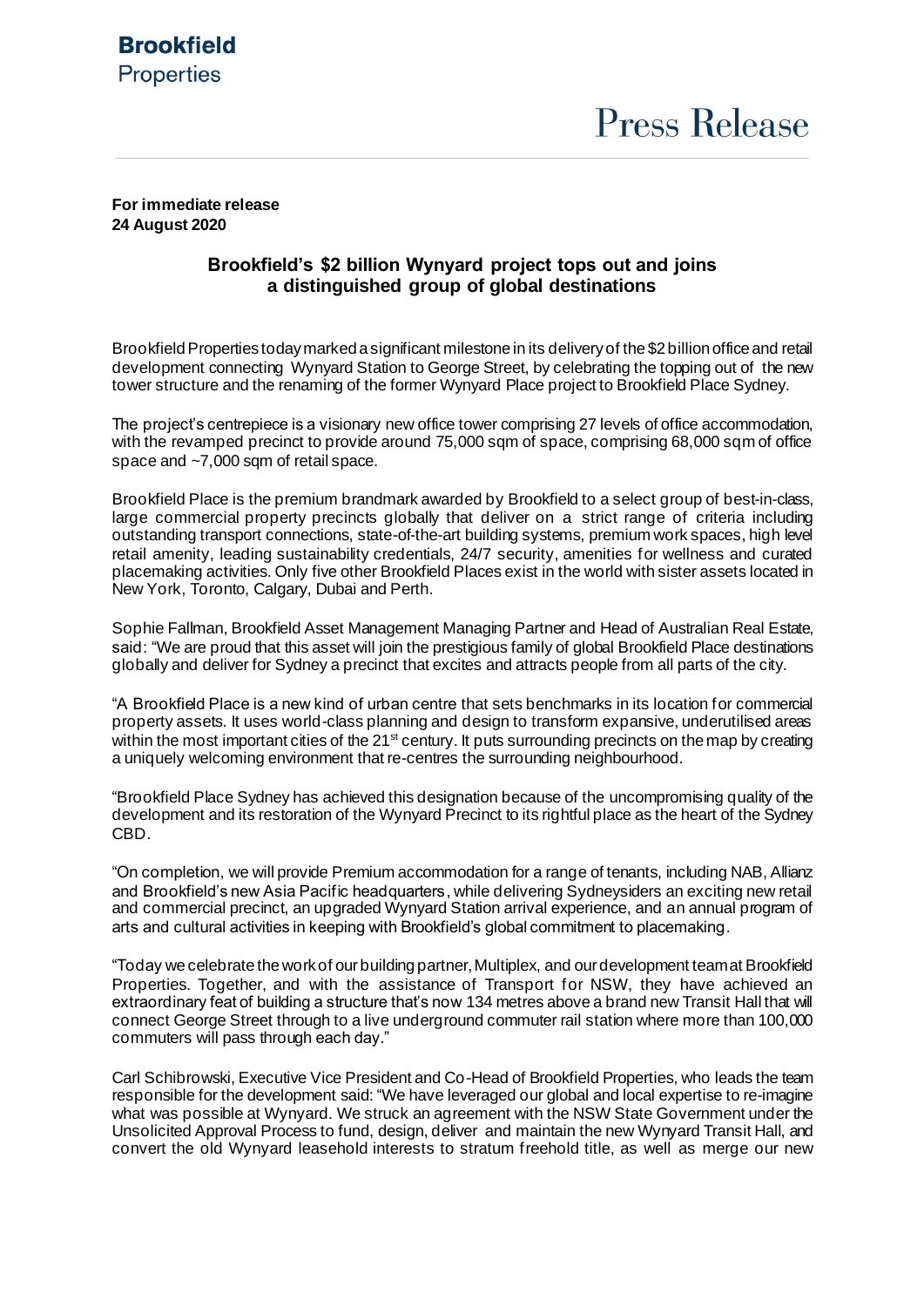**Press Release** 

development with the heritage conservation of the historic Shell House and 285 George Streetto create new public infrastructure and Premium accommodation for our tenants.

Mr Schibrowski said key achievements to date included:

- achieving Design Excellence under a State Significant Development consent process following a global design competition
- the suspension of the office lift core 14 metres above the new Transit Hall
- structurally retaining and restoring one of the tallest heritage facades in the world of its type
- the mid-air suspension of the 400 tonne Shell House masonry heritage clock tower for the duration of the Shell House internal demolition, retention, excavation and rebuild
- the creation of over 3000 jobs during construction (to date, more than 6.2 million hours have been worked, representing 166 trades and 443 subcontractors), and
- securing a 6 Star Green Star Office Design v3 rating, which is considered world-leading.

"As we have proven through the success of our leasing program, where 81% of office space has been pre-leased to leading national and global tenants, this is a property that appeals to forward looking organisations who wish to provide state-of-the-art workspaces, diverse retail and 24/7 amenities for their employees," Mr Schibrowski said.

Brookfield Place Sydney will be completed in 2021.

#### **Brookfield Place Sydney**

Designed in collaboration by Make Architects and Architectus, Brookfield Place Sydney will transform Wynyard into a world-class urban precinct in the heart of Sydney's CBD.

The project's centrepiece is PCA Premium Grade commercial tower (10 Carrington Street) with a total net lettable area of 59,000 sqm over 27 levels, offering world-class facilities, amenities and finishes to set a new standard in workplace design.

The development includes the restoration of Shell House and 285 George Street, breathing new life into a historic Sydney landmark. In addition, ~7,000 sqm of high-end retail, a revitalised Wynyard Lane and a major upgrade to Wynyard Station's George Street entrance has occurred, connecting to a grand transit hall and public concourse.

#### **<ENDS>**

#### **Media Contacts:**

Karen Gampenov | The PR Partnership | +61 411 795 131 | karen @prpartnership.com.au Trish McGee | The PR Partnership | +61 478 056 338 | [trish@prpartnership.com.au](mailto:trish@prpartnership.com.au)

#### **About Brookfield Asset Management**

Brookfield Asset Management Inc. is a leading global alternative asset manager with over \$500 billion of assets under management across real estate, infrastructure, renewable power, private equity and credit. Brookfield owns and operates long-life assets and businesses, many of which form the backbone of the global economy. Utilising its global reach, access to large-scale capital and operational expertise, Brookfield offers a range of alternative investment products to investors around the world—including public and private pension plans, endowments and foundations, sovereign wealth funds, financial institutions, insurance companies and private wealth investors. Brookfield